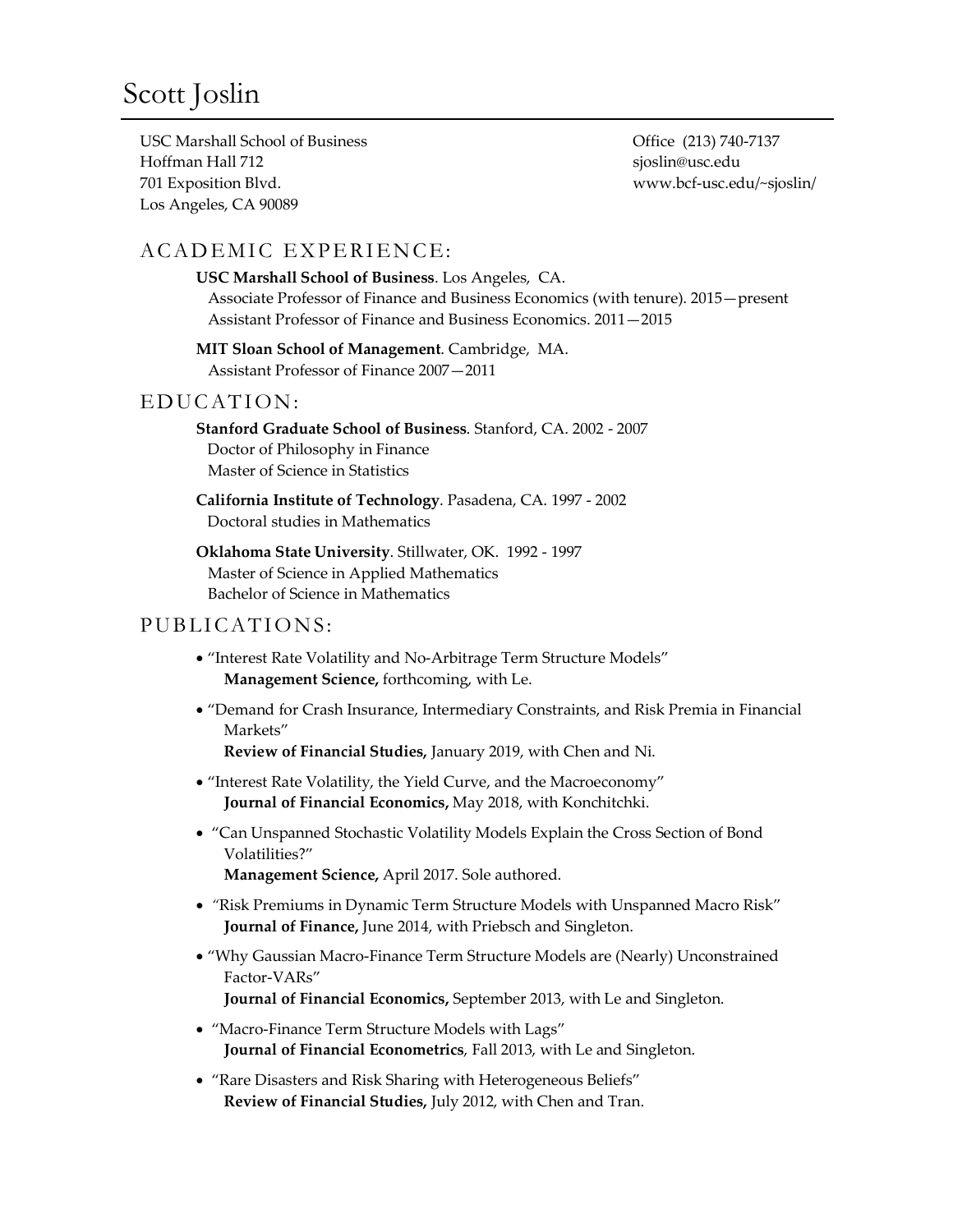- "General Transform Analysis of Affine Processes with an Application in Finance" **Review of Financial Studies,** July 2012, with Chen.
- "Do Options Contain Information About Excess Bond Returns?" **Journal of Econometrics**, September 2011, with Almeida and Graveline.
- "A New Perspective on Gaussian Dynamic Term Structure Models" **Review of Financial Studies**, March 2011, with Singleton and Zhu.
- "Affine Disagreement and Asset Pricing" **American Economic Review**, May (p&p), 2010, with Chen and Tran.
- "An Equivalence Result for VC Classes of Sets" **Econometric Theory**, December 2003, with Sherman.

#### WORKING PAPERS:

- "What Do Going Concern Opinions from Firms' Financial Reports Tell Us about Long-Term Macroeconomic Activity?" with Konchitchki.
- "Positive Factors in Asset Pricing Models" with Le.
- "Regional Accounting Performance, Local Real Estate Markets, and Stock Prices" with Konchitchki.
- "Term Structure of Liquidity Premium" with Li and Song.

# NON-ACADEMIC EXPERIENCE:

Quantitative Research, Susquehanna International Group. Philadelphia, PA. 2002 Conducted quantitative research with statistical arbitrage desk

#### TEACHING EXPERINCE:

 MIT Sloan, Finance Theory I, Spring 2008, 2009, 2011 USC Marshall, Financial Derivatives/Risk Management, Spring 2012—2021 USC Marshall, Applied Finance in Fixed Income Securities, Spring 2016—2021 USC Marshall, Business Environment and Leadership (Online), Spring, Summer 2017-21

## INVITED PRESENTATIONS:

- \* indicates coauthor presented
- 2020: AFA (San Diego, discussion), NFA (presentation and discussion)
- 2019: AFA (Atlanta, discussion)
- 2018: Kansas City Federal Reserve Bank, McGill University, University Catolica de Chile, Tsinghua School of Finance
- 2017: New York Federal Reserve Bank (Visiting Scholar)
- 2016: WFA (Park City; discussion), USC-UCLA-UCI-Caltech Finance Day (Discussion), CBOE conference on Derivatives and Volatility
- 2015: Midwest Finance Asssociation, WFA 2015 (Seattle; discussion)
- 2014: American Economic Association\* , Caltech, University of York, UCSD Rady
- 2013: American Finance Association (San Diego), USC Marshall, Washington University St. Louis, San Francisco Federal Reserve Bank (Discussion), NBER Summer Institute (Discussion), NBER Asset Pricing Meeting Spring (Discussion)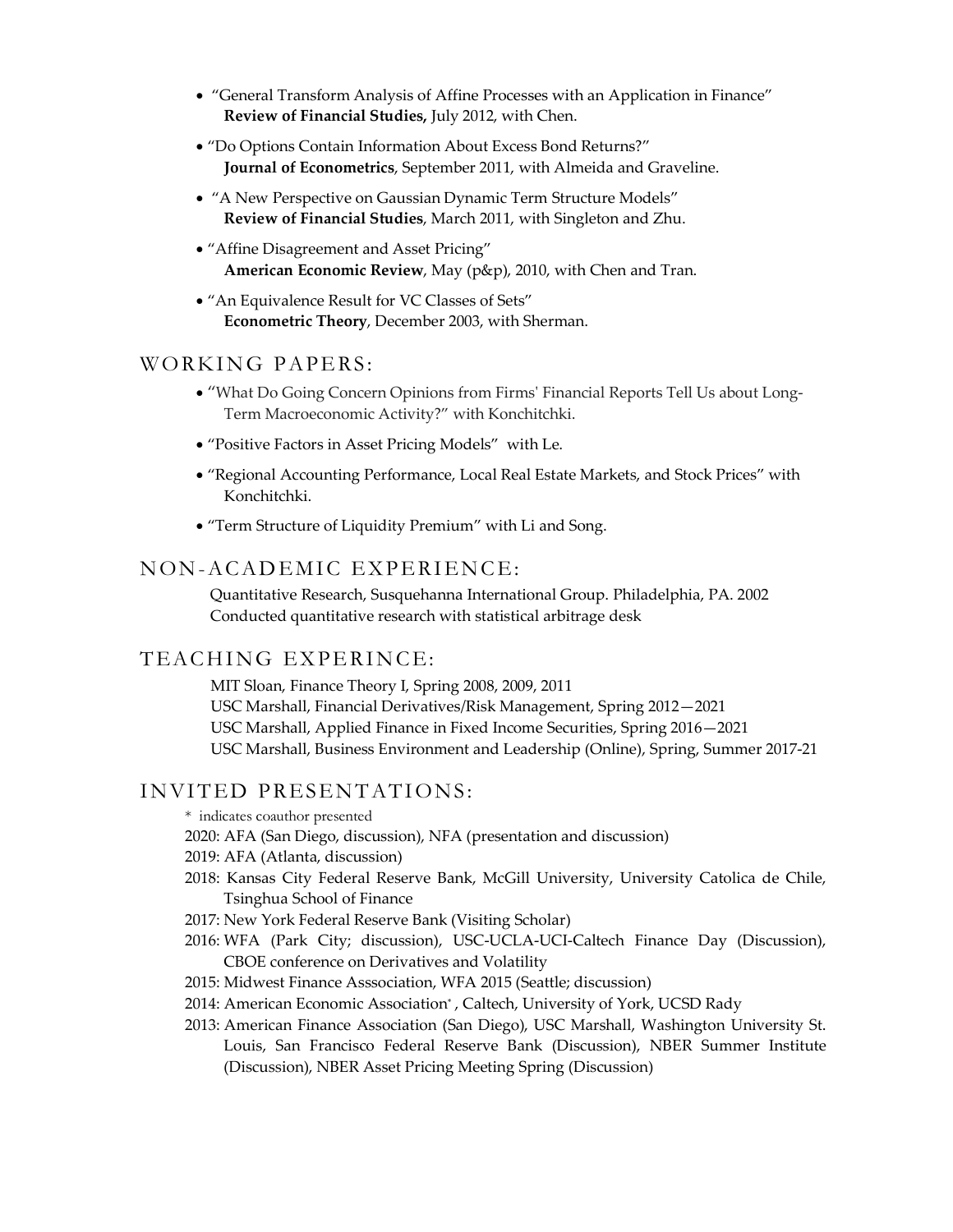- 2012: Emory Goizueta, EPFL/HEC Lausanne, Federal Reserve Board, Houston Bauer, SoFiE (Oxford)\*, USC Marshall, Financial Research Assocation (Discussion), Red Rock Finance Conference (Discussion), AFA (Chicago; discussion)
- 2011: American Finance Association (Denver, two presentations), Bank of Spain, EFA (Stockholm)\*, Jackson Hole Finance Conference\*, MIT Sloan, North Carolina Kenan-Flagler, San Francisco Federal Reserve Bank, SoFiE (Chicago)\*, USC Marshall (two presentations), WFA (Santa Fe, two discussions)
- 2010: American Economic Association (Atlanta)\* , American Finance Association (Atlanta)\*, Asset Pricing Retreat (Amsterdam), Bank of Canada, Econometric Society Winter Meeting (Atlanta)\*, Financial Economics in Rio, Financial Risk Management Conference at Mont Tremblant\*, Minnesota Carlson, NBER Asset Pricing Meeting, New York Federal Reserve, Northwestern Kellogg, UC Berkeley Haas, WFA (Victoria; discussion)
- 2009: Adam Smith Asset Pricing Conference (Oxford), Financial Econometrics Conference (Toulouse), MIT Sloan, Western Finance Association (San Diego), EFA (Bergen; discussion), AFA (New Orleans; discussion)
- 2008: Conference on Financial Markets and Real Activity (Banque of France), Duke Fuqua Federal Reserve Board (Washington, D.C.), NBER Summer Institute (discussion), Bank of Canada Conference on Fixed Income Markets (discussion), AFA (San Francisco, discussion)
- 2007: American Finance Association (Chicago)\* , California Institute of Technology, Georgia Institute of Technology, London School of Economics, McGill, MIT Sloan, NYU Stern Pennsylvania State University Smeal, UC Berkeley Haas, University of Chicago GSB, University of Connecticut, Vanderbilt Owen, Washington St. Louis Olin, Western Finance Association (Big Sky)
- 2007: Conference on Fixed Income Markets (Bank of Canada), Northern Finance Association (Montréal), Transatlantic Doctoral Conference (London Business School)

#### PROFESSIONAL ACTIVITIES:

EDITORIAL SERVICE:

Journal of Banking and Finance, Associated Editor. 2015-present.

Journal of Empirical Finance, Associated Editor. 2016-present.

Management Science. 2018-present.

REFEREE: American Economic Review, Econometrica, Journal of Political Economy, Review of Economic Studies, Journal of Finance, Journal of Financial Economics, Review of Financial Studies; Journal of Business and Economic Statistics, Journal of Econometrics, Journal of Economic Theory, Journal of Empirical Finance, Journal of Financial Econometrics, Journal of Financial and Quantitative Analysis, Journal of International Economics, Journal of Monetary Economics, Mathematical Finance, Mathematics of Operations Research, Oxford Bulletin of Economics and Statistics, Quantitative Finance, Review of Asset Pricing Studies, Review of Finance

PROGRAM COMMITTEE:

AFA: 2011 SoFiE: 2011, 2012, 2013 WFA: 2009, 2010, 2011, 2012, 2013, 2017-21 SFS: 2017-19 EFA: 2013, 2014 SESSION CHAIR: AFA: 2011 WFA: 2010, 2012